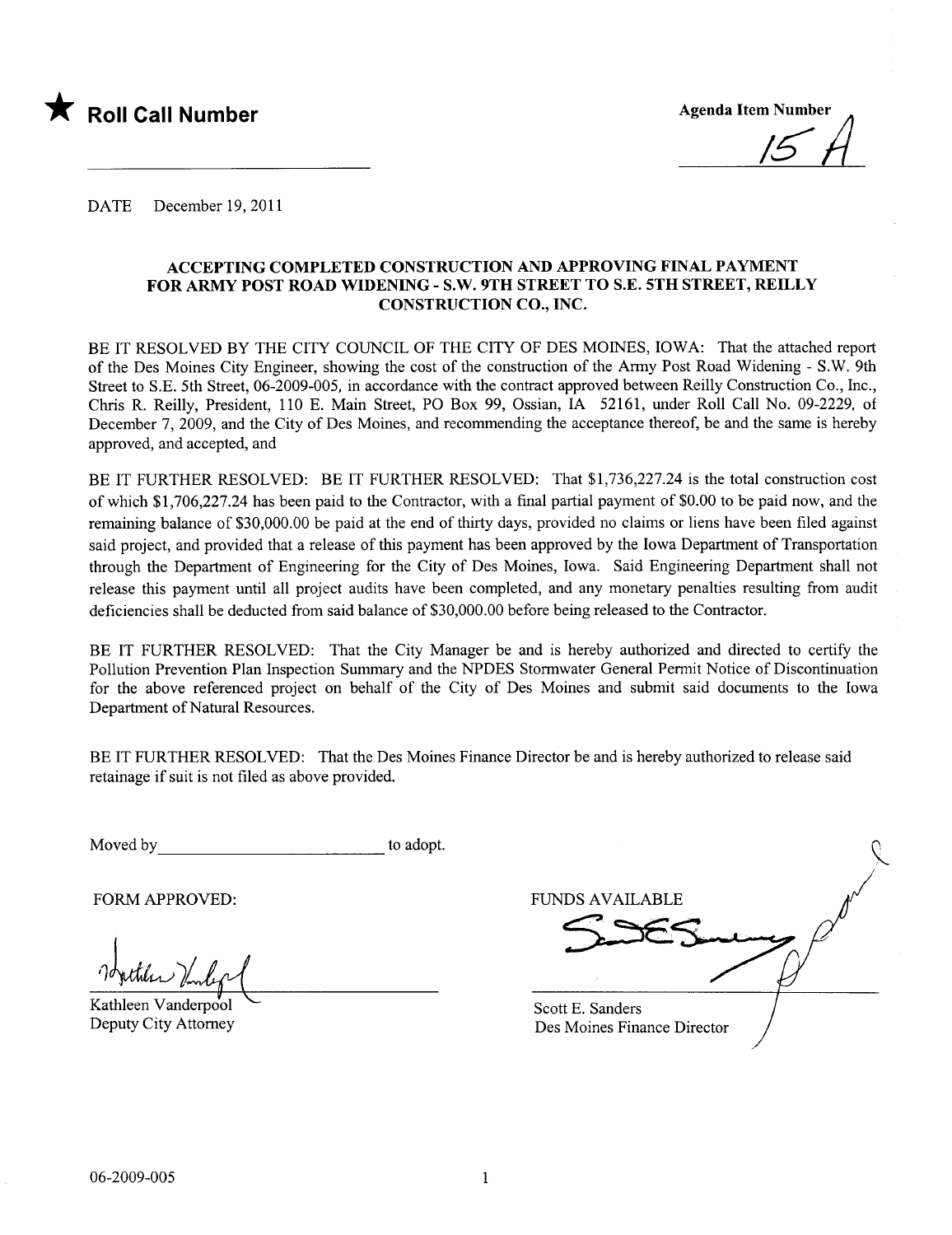

DATE December 19, 2011

Funding Source: 2011-2012 CIP, Page Street-4, Army Post Widening - SE 5th to SW 9th, STR229, Being: The project will be funded by the IDOT in two parts as follows:

1. Army Post Road Widening from SW 9th Street to South Union Street being:

. \$370,781.62 in Federal Stimulus Funds under the American Recovery and Reinvestment Act of 2009 for 100% of construction costs under agreement ESL-1945(758)--7S-77

. \$272,979.53 in Iowa DOT Traffc Safety Funds for 100% of construction contract costs only (Max \$500,000) under agreement CS-TSF-1945(731)--85-77

2. Army Post Road Widening from South Union Street to SE 5th Street being:

• \$629,218.38 in Federal Stimulus Funds under the American Recovery and Reinvestment Act of 2009 for 100% of construction costs under agreement ESL-1945(758)--7S-77

. \$463,247.71 in Iowa DOT Traffc Safety Funds for 100% of construction contract costs only (Max \$500,000) under agreement CS-TSF-1945(713)--85-77

CS-TSF-1945(713)--85-77, CS-TSF-1945(731)--85-77, ESL-1945(758)--7S-77

| <b>COUNCIL ACTION</b> | <b>YEAS</b> | <b>NAYS</b> | <b>PASS</b> | <b>ABSENT</b>   | I, Diane Rauh, City Clerk of said City Council, hereby     |
|-----------------------|-------------|-------------|-------------|-----------------|------------------------------------------------------------|
| <b>COWNIE</b>         |             |             |             |                 | certify that at a meeting of the City Council, held on the |
| <b>COLEMAN</b>        |             |             |             |                 | above date, among other proceedings the above was          |
| <b>GRIESS</b>         |             |             |             |                 | adopted.                                                   |
| <b>HENSLEY</b>        |             |             |             |                 |                                                            |
| <b>MAHAFFEY</b>       |             |             |             |                 | IN WITNESS WHEREOF, I have hereunto set my hand            |
| <b>MEYER</b>          |             |             |             |                 | and affixed my seal the day and year first above written.  |
| <b>MOORE</b>          |             |             |             |                 |                                                            |
| <b>TOTAL</b>          |             |             |             |                 |                                                            |
| <b>MOTION CARRIED</b> |             |             |             | <b>APPROVED</b> |                                                            |
|                       |             |             |             |                 |                                                            |
|                       |             |             |             |                 |                                                            |
|                       |             |             |             | Mayor           |                                                            |
|                       |             |             |             |                 | City Clerk                                                 |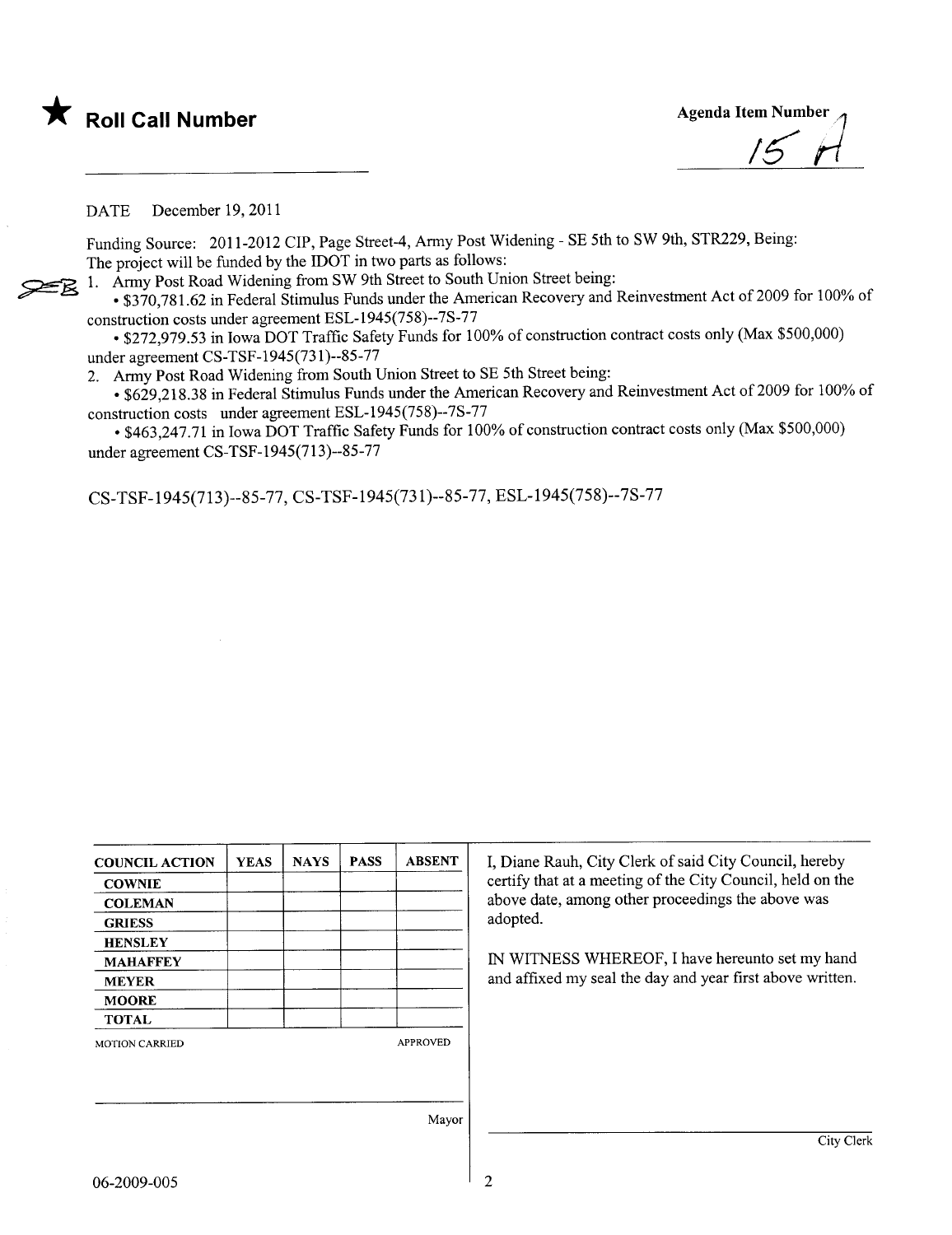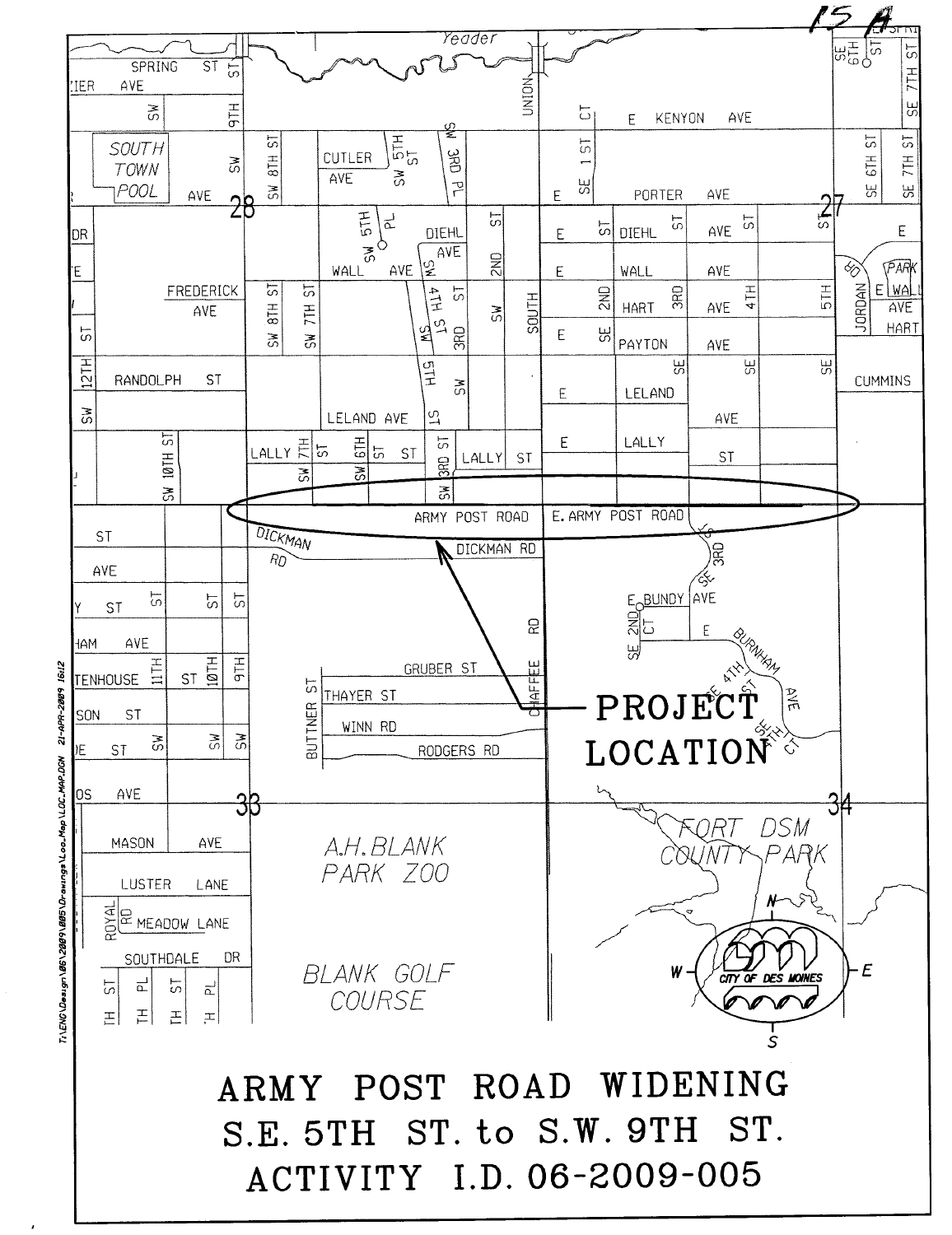

## PROJECT SUMMARY

### Army Post Road Widening - S.W. 9th Street to S.E. 5th Street

## **Activity ID 06-2009-005**

On December 7, 2009, under Roll Call No. 09-2229, the Council awarded the contract for the above improvements to Reily Construction Co., Inc., in the amount of \$1,609,274.75. Tabulated below is a history of project change orders.

| Change<br>Order No. | <b>Initiated By</b> | <b>Description</b>                                                                                                                                    | <b>Amount</b> |
|---------------------|---------------------|-------------------------------------------------------------------------------------------------------------------------------------------------------|---------------|
| 1                   | Engineering         | 12/23/2009<br>Epoxy coated steel in intakes                                                                                                           | \$753.54      |
| $\overline{2}$      | Engineering         | 2/1/2010<br>"Two Way Left Turn Lane" traffic control                                                                                                  | \$9,426.40    |
| 3                   | Engineering         | 3/10/2010<br>Type II barricade for pedestrian path closure                                                                                            | \$440.00      |
| $\overline{4}$      | Engineering         | 5/27/2010<br>Signal Loop Detectors Replacement at S.W. 9th St.                                                                                        | \$2,528.60    |
| 5                   | Contractor          | 7/6/2010<br>To meet access agreement requirements of the Army<br>Reserve Center.                                                                      | \$24,992.40   |
| 6                   | Engineering         | 7/23/2010<br>Naval Reserve Facility water connection                                                                                                  | \$5,500.00    |
| 7                   | Engineering         | 8/20/2010<br>Add items for storm sewer construction.                                                                                                  | \$11,925.00   |
| 8                   | Engineering         | 11/15/2010<br>Signal Loop Detectors Replacement at S.E. 5th St. and S.W.<br>9th St.                                                                   | \$2,665.44    |
| 9                   | Engineering         | 12/9/2010<br>Replace shallow galvanized water services, additional<br>pavement sawing, provide flaggers, and pay incentive<br>thickness for pavement. | \$19,863.03   |
| 10                  | Engineering         | 6/23/2011<br>Provide Chimney Seals and an Apron Guard                                                                                                 | \$5,308.84    |
| 11                  | Engineering         | 8/3/2011<br>July watering of sod.                                                                                                                     | \$15,037.00   |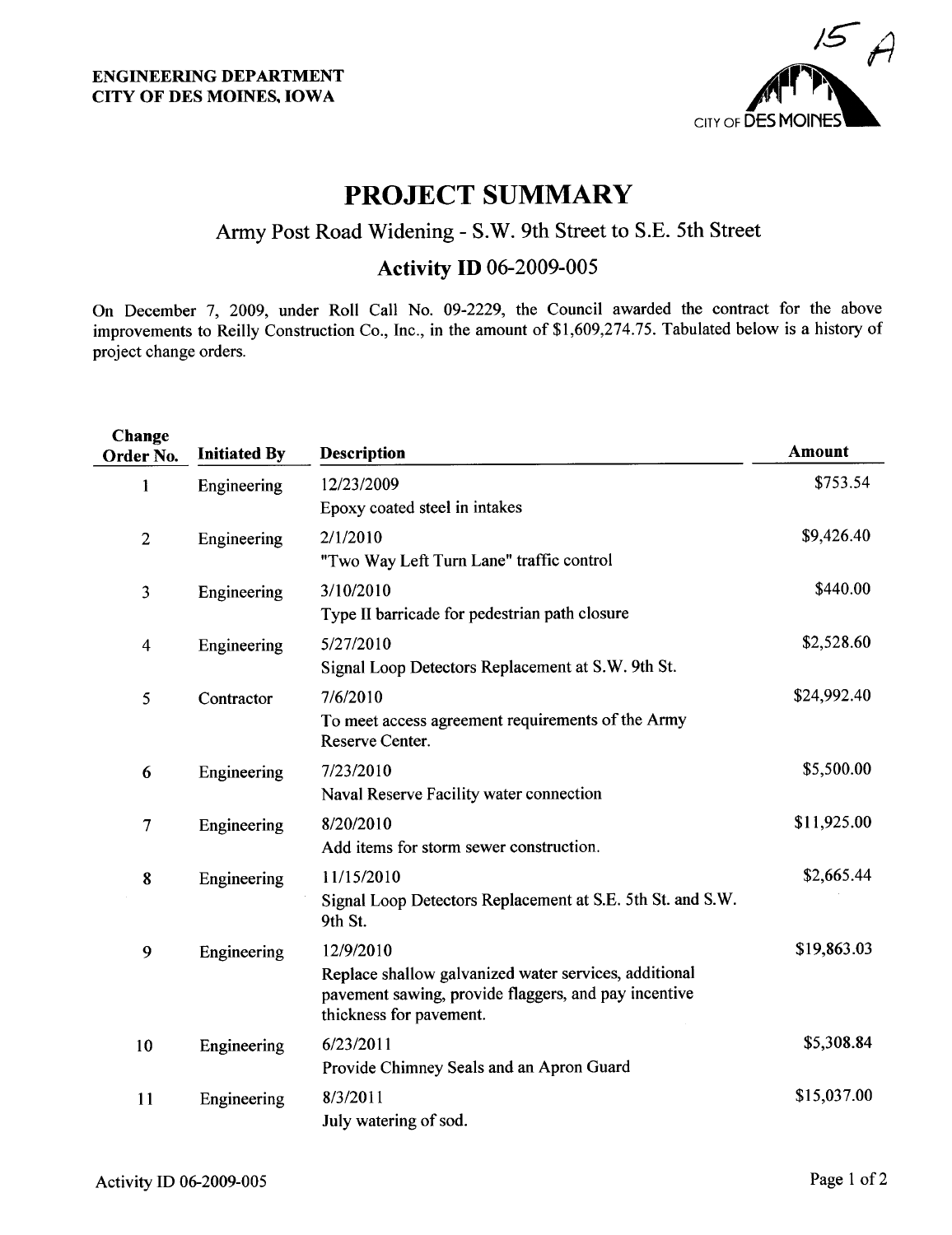| 12 | Engineering | 10/14/2011                                              | \$5,301.58              |
|----|-------------|---------------------------------------------------------|-------------------------|
|    |             | August watering of sod.                                 |                         |
| 13 | Engineering | 10/26/2011                                              | \$23,210.66             |
|    |             | Adjust contract quantities to final asbuilt quantities. |                         |
|    |             | <b>Original Contract Amount</b>                         | \$1,609,274.75          |
|    |             | <b>Total Change Orders</b>                              | \$126,952.49            |
|    |             | <b>Percent of Change Orders to Original Contract</b>    | 7.89%                   |
|    |             | <b>Total Contract Amount</b>                            | $$1,736,227.24$ $\cdot$ |
|    |             |                                                         |                         |

 $\epsilon$ 

 $\bar{z}$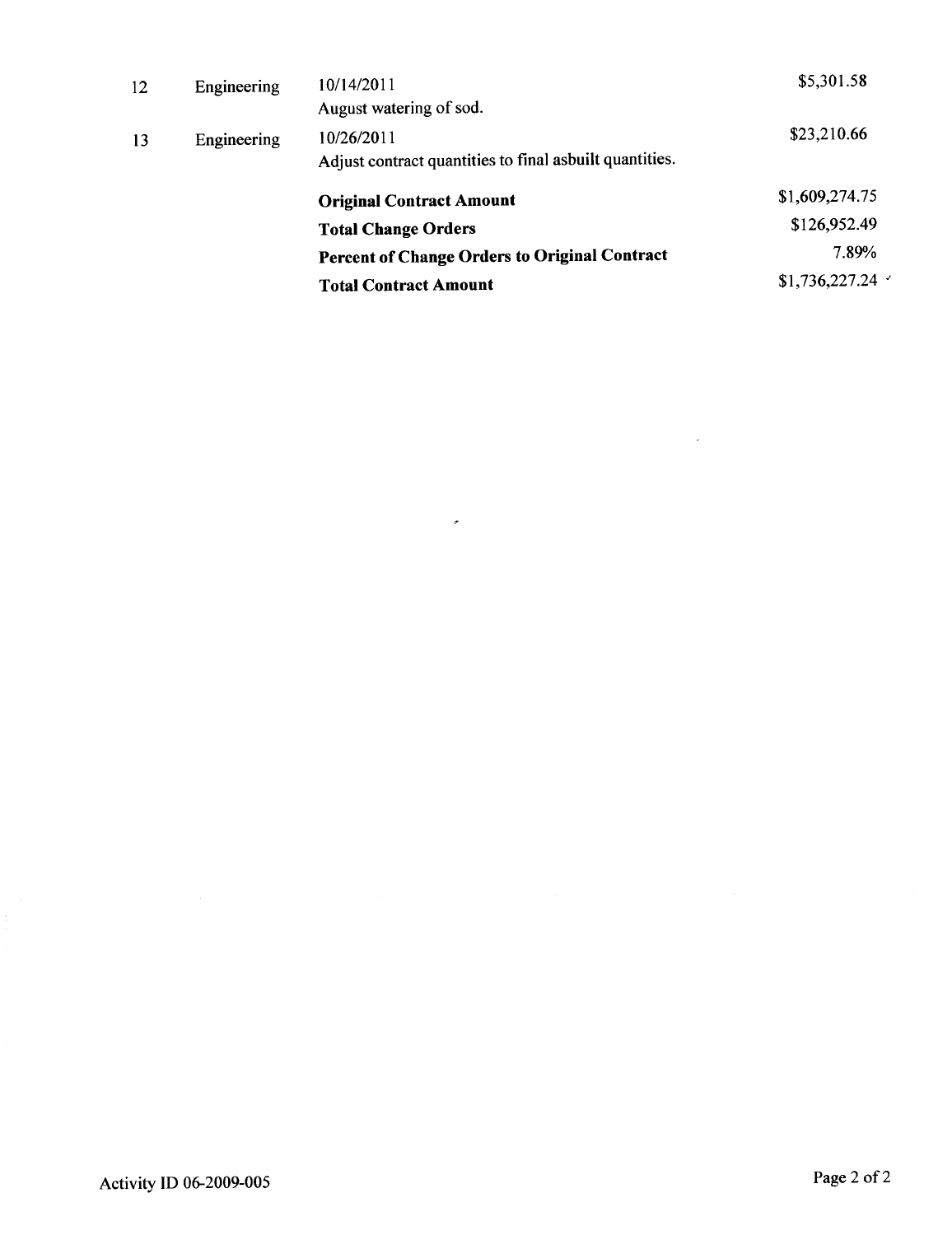

December 19,2011

#### CERTIFICATION OF COMPLETION

#### AGENDA HEADING:

Accepting completed construction and approving final payment for the Army Post Road Widening - S.W. 9th Street to S.E. 5th Street, Reily Construction Co., Inc..

#### SYNOPSIS:

Approve the Engineer's Certification of Completion, accept construction of said improvement, and authorize final payment to the contractor.

#### FISCAL IMPACT:

Amount: \$1,736,227.24 As-Built Contract Cost

Funding Source: 2011-2012 CIP, Page Street-4, Army Post Widening - SE 5th to SW 9th, STR229, Being: The project will be funded by the IDOT in two parts as follows:

1. Army Post Road Widening from SW 9th Street to South Union Street being:

. \$370,781.62 in Federal Stimulus Funds under the American Recovery and Reinvestment Act of2009 for 100% of construction costs under agreement ESL-1945(758)--7S-77

. \$272,979.53 in Iowa DOT Traffic Safety Funds for 100% of construction contract costs only (Max \$500,000) under agreement CS-TSF-1945(731)--85-77

2. Army Post Road Widening from South Union Street to SE 5th Street being:

. \$629,218.38 in Federal Stimulus Funds under the American Recovery and Reinvestment Act of 2009 for 100% of construction costs under agreement ESL-1945(758)--7S-77

. \$463,247.71 in Iowa DOT Traffc Safety Funds for 100% of construction contract costs only (Max \$500,000) under agreement CS-TSF-1945(713)--85-77

#### CERTIFICATION OF COMPLETION:

On December 7, 2009, under Roll Call No. 09-2229, the City Council awarded a contract to Reilly Construction Co., Inc., Chris R. Reily, President, 110 E. Main Street, PO Box 99, Ossian, IA 52161 for the construction of the following improvement:

Army Post Road Widening - S.W. 9th Street to S.E. 5th Street, 06-2009-005

The improvement includes the construction of a center two-way left-turn lane by the removal and replacement of curbs, placement of 9-inch Portland cement concrete pavement base widening with a 3-inch HMA overlay, median modifications, storm drainage, subdrain, subbase placement, driveways, sidewalks, traffc signal construction at S.E. 3rd Street, pavement markings, sodding and miscellaneous associated work including cleanup; all in accordance with the contract documents, including Plan File Nos. 507-001/126, located on Army Post Road between S.W. 9th Street and S.E. 5th Street, Des Moines, Iowa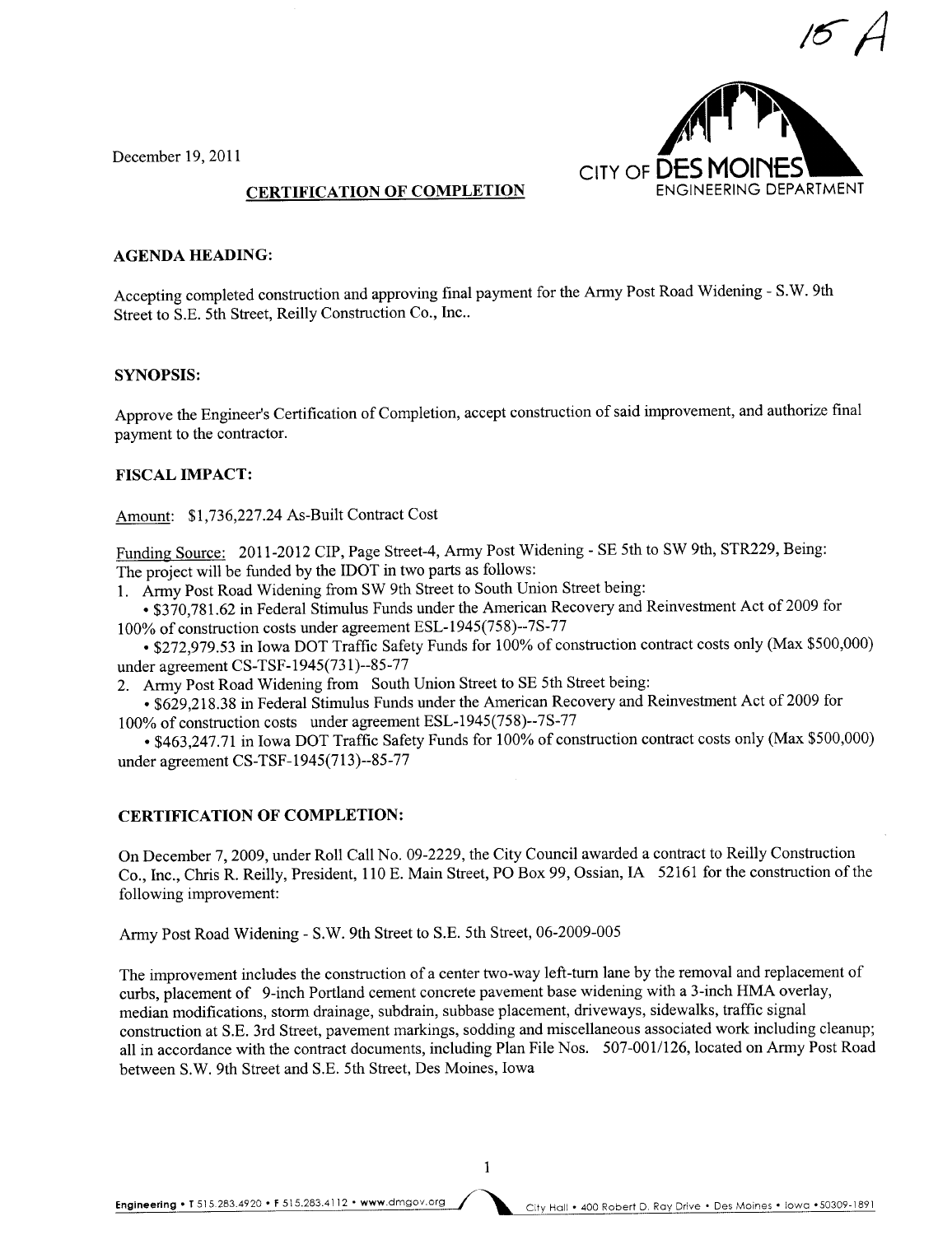I hereby certify that the construction of said Army Post Road Widening - S.W. 9th Street to S.E. 5th Street, Activity ID 06-2009-005, has been completed in substantial compliance with the terms of said contract, and I hereby recommend that the work be accepted. The work commenced on April 5, 2010, and was completed on December 5, 2011.

I further certify that \$1,736,227.24 is the total cost of said improvement, of which \$1,706,227.24 has been paid the Contractor and \$0.00 is now due and is hereby approved as final partial payment for the above project, the remaining balance of \$30,000.00 is to be paid at the end of thirty days, with funds retained for unresolved claims on file in accordance with Iowa Code Chapter 573. The amount of completed work is shown on the attached Estimate of Construction Completed.

Gol & Orener

Jeb E. Brewer, P.E. Des Moines City Engineer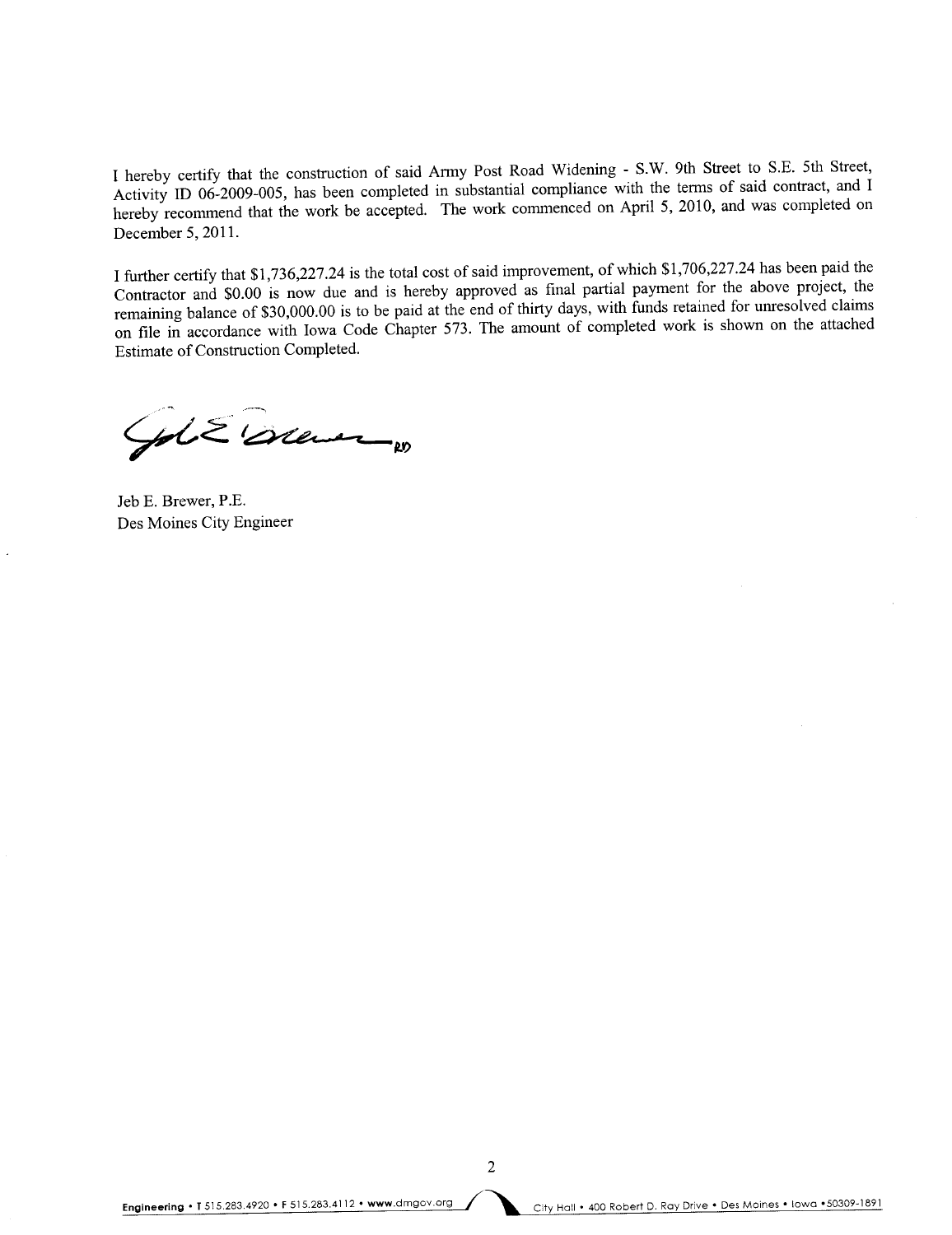CITY OF DES MOINES, IOWA later the convergence of  $\ell^*$ ENGINEERING DEPARTMENT ENGINEERING DEPARTMENT CITY OF DES MOINES, IOWA



# PARTIAL PAYMENT NO. 14 FINAL PARTIAL PAYMENT NO. 14 FINAL FROM 11/01/2011 TO 12/01/11

PROJECT: ARMY POST ROAD WIDENING - S.W. 9TH ST. TO S.E. 5TH ST. PROJECT: ARMY POST ROAD WIDENING - S.W. 9TH ST. TO S.E. 5TH ST.

CONTRACTOR: REILLY CONSTRUCTION CO., INC. CONTRACTOR: REILLY CONSTRUCTION CO., INC.

Activity ID: 06-2009-005 Proj No: ESL-1945(758)--75-77 Date: 12/01/11 Proj No: ESL-1945(758)--7S-77 Activity ID: 06-2009-005 Date: 12/01/11

|                 |                                                                 |                |                  | UNITS      |                                      |                   |              |
|-----------------|-----------------------------------------------------------------|----------------|------------------|------------|--------------------------------------|-------------------|--------------|
| LINE NO.        | DESCRIPTION                                                     | UNIT           | <b>ESTIMATED</b> | AUTHORIZED | <b>CONSTRUCTED</b><br><b>TO DATE</b> | <b>UNIT PRICE</b> | TOTAL AMOUNT |
|                 | Clearing and Grubbing                                           | UNIT           | 15.400           | 32.200     | 32.200                               | \$60.00           | \$1,932.00   |
| $\mathbf{C}$    | Topsoil, Strip, Salvage and Spread                              | č              | 800.000          | 928.000    | 928.000                              | \$13.50           | \$12,528.00  |
| 2               | Special Compaction of Subgrade                                  | <b>STA</b>     | 55.460           | 56.350     | 56.350                               | \$250.00          | \$14,087.50  |
| 4               | Modified Subbase                                                | čY             | 3,152.000        | 3,196.500  | 3,196.500                            | \$35.50           | \$113,475.75 |
| w               | Shoulder Finishing, Earth                                       | STA            | 52.500           | 52.500     | 52.500                               | \$250.00          | \$13,125.00  |
| $\bullet$       | Base, Standard or Slip Form P.C. Concrete, 9 IN                 | $_{\rm SS}$    | 7,058.000        | 7,252.375  | 7,252.375                            | \$43.50           | \$315,478.31 |
| 7               | Cleaning and Preparation of Base                                | <b>MILE</b>    | 1.050            | 1.060      | 1.060                                | \$9,250.00        | \$9,805.00   |
| $\infty$        | Excavation, Class 13, For Widening                              | čY             | 11,406.000       | 1,450.500  | 11,450.500                           | \$9.90            | \$113,359.95 |
| ç               | Relocation of Mail Boxes                                        | <b>EACH</b>    | 16.000           | 18.000     | 18.000                               | \$75.00           | \$1,350.00   |
| $\Xi$           | Pavement Scarification                                          | $\overline{S}$ | 3,730.000        | 3,730.000  | 3,730.000                            | \$7.05            | \$26,296.50  |
| $\Box$          | Standard or Slip Form P.C.C. Pav., Class C, Class 3 Dur., 7 IN. | SS             | 508.000          | 656.150    | 656.150                              | \$39.70           | \$26,049.16  |
| 12              | Median, Dowelled P.C. Concrete, as per plan                     | $\overline{S}$ | 258.000          | 258.000    | 258.000                              | \$55.00           | \$14,190.00  |
| $\mathbf{L}$    | Portland Cement Concrete Pavement Samples                       | <b>LUMP</b>    | 1.000            | 1.000      | 1.000                                | \$1,500.00        | \$1,500.00   |
| $\overline{1}$  | Hot Mix Asphalt Mixture (10 Mil ESAL), Inter., 1/2 IN. Mix      | FON            | 775.000          | 650.130    | 650.130                              | \$62.00           | \$40,308.06  |
| 15              | Hot Mix Asphalt Mixture (10 Mil ESAL), Surface, 1/2 IN. Mix     | FON            | 775.000          | 750.490    | 750.490                              | \$62.00           | \$46,530.38  |
| $\overline{a}$  | Asphalt Binder, PG 64-22                                        | <b>TON</b>     | 90,000           | 70.740     | 70.740                               | \$625.00          | \$44,212.50  |
| $\overline{17}$ | Surfacing, Driveway                                             | TON            | 375.000          | 169.170    | 169.170                              | \$18.75           | \$3,171.94   |
| $\frac{8}{18}$  | Modular Block Retaining Wall                                    | 55             | 800.000          | 763.588    | 763.588                              | \$32.00           | \$24,434.82  |
| $\overline{9}$  | Manhole, Storm Sewer, SW-401, 48 IN                             | <b>EACH</b>    | 8.000            | 7.000      | 7.000                                | \$3,750.00        | \$26,250.00  |
| $\Omega$        | Manhole, Storm Sewer, SW-401, 60 IN.                            | <b>EACH</b>    | 2.000            | 1.000      | 1.000                                | \$5,000.00        | \$5,000.00   |
| $\overline{c}$  | Intake, SW-505                                                  | <b>EACH</b>    | 15.000           | 15.000     | 15.000                               | \$4,600.00        | \$69,000.00  |
| 22              | Intake, SW-506                                                  | <b>EACH</b>    | 1.000            | 1.000      | 1.000                                | \$6,600.00        | \$6,600.00   |
| 2 <sup>3</sup>  | Intake, SW-511                                                  | <b>EACH</b>    | 4.000            | 5.000      | 5.000                                | \$3,600.00        | \$18,000.00  |
| $\overline{24}$ | Manhole Adjustment, Major                                       | <b>EACH</b>    | 2.000            | 5.000      | 5.000                                | \$1,800.00        | \$9,000.00   |
| 25              | Subdrain, Perforated Plastic Pipe, 4 IN. DIA.                   | $\mathbf{H}$   | 4,574.000        | 4,124.000  | 4,124.000                            | \$16.00           | \$65,984.00  |
| $\frac{5}{26}$  | Subdrain Outlet (RF-19C)                                        | <b>EACH</b>    | 25.000           | 26.000     | 26.000                               | \$165.00          | \$4,290.00   |
| 27              | Storm Sewer Gravity Main, Trenched, RCP Pipe, 2000D, 15 IN      | E              | 257.000          | 400.000    | 400.000                              | \$75.00           | \$30,000.00  |
| 28              | Storm Sewer Gravity Main, Trenched, RCP Pipe, 2000D, 24 IN      | $\mathbb{E}$   | 000.000          | 1,000.000  | 1,000.000                            | \$65.00           | \$65,000.00  |
| 29              | Remove Storm Sewer Pipe Less Than or Equal to 36 IN             | $E_{\rm I}$    | 296.000          | 453.000    | 453.000                              | \$18.00           | \$8,154.00   |

Page 1 of 4 Page 1 of 4



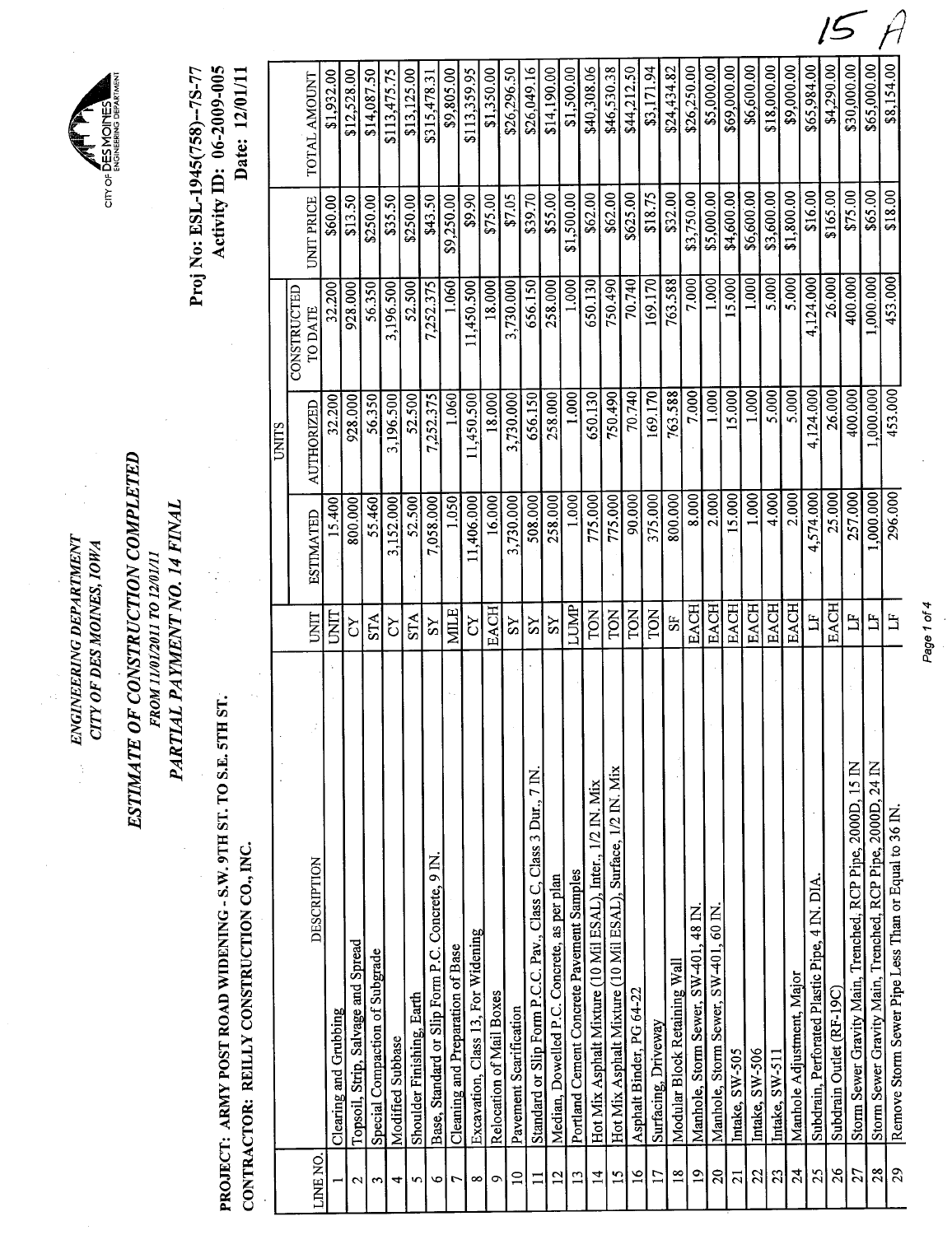|                            |                                                              |                         |                  | <b>UNITS</b>      |                        |             |              |
|----------------------------|--------------------------------------------------------------|-------------------------|------------------|-------------------|------------------------|-------------|--------------|
|                            |                                                              | UNIT                    | <b>ESTIMATED</b> | <b>AUTHORIZED</b> | CONSTRUCTED<br>TO DATE | UNIT PRICE  | TOTAL AMOUNT |
| LINE NO.                   | DESCRIPTION                                                  | $\overline{S}$          | 2,831.000        | 3,185.820         | 3,185.820              | \$7.00      | \$22,300.74  |
| $\overline{30}$            | Removal of Pavement                                          | EACH                    | 26,000           | 32.000            | 32.000                 | \$500.00    | \$16,000.00  |
| $\overline{31}$            | Removal of Intakes and Utility Accesses                      | ΣŠ                      | 1,978.000        | 1,978.000         | 1,978.000              | \$7.00      | \$13,846.00  |
| 32                         | Removal of Sidewalk                                          | SY                      | 2,622.000        | 2,633.688         | 2,633.688              | \$26.50     | \$69,792.73  |
| 33                         | $rac{1}{4}$<br>Sidewalk, P.C. Concrete,                      | SS                      | 75.000           | 130.535           | 130.535                | \$31.60     | \$4,124.91   |
| 34                         | $\overline{6}$ M<br>Sidewalk, P.C. Concrete,                 | 55                      | 200.000          | 220.000           | 220.000                | \$30.00     | \$6,600.00   |
| 35                         | Detectable Warnings for Curb Ramps                           |                         | 34,000           | 100.000           | 100.000                | \$35.00     | \$3,500.00   |
| 36                         | Curb and Gutter, P.C. Concrete, 2.5 Ft.                      | $\Xi$                   | 749.000          | 778.493           | 778.493                | \$37.90     | \$29,504.88  |
| 57                         | Driveway, P.C. Concrete, 7 IN                                | SS                      |                  | ,369.235          | ,369.235               | \$7.00      | \$9,584.65   |
| 38                         | Removal of Paved Driveway                                    | S <sub>X</sub>          | 959.000          |                   | 12.000                 | \$200.00    | \$2,400.00   |
| 39                         | Safety Closure                                               | <b>EACH</b>             | 12.000           | 12.000            | ,765.000               | \$11.45     | \$20,209.25  |
| $\overline{4}$             | Fence, Remove and Reinstall Chain Link, as per plan          | $\Xi$                   | ,660.000         | ,765.000<br>1.000 | 1.000                  | \$1,590.00  | \$1,590.00   |
| $\overline{4}$             | Gate, as per plan                                            | <b>EACH</b>             | 1.000            |                   | 1.000                  | \$99,850.00 | \$99,850.00  |
| 42                         | Traffic Signalization                                        | LUMP                    | 1.000            | 1.000             |                        |             |              |
| 43                         | Painted Pavement Markings, Waterborne or Solvent-Based       | <b>STA</b>              | 62.200           | 299.435           | 299.435                | \$43.85     | \$13,130.22  |
| $\overline{4}$             | Permanent Tape Markings, Profiled Pavement Marking Tape      | <b>STA</b>              | 98.800           | 97.993            | 97.993                 | \$295.00    | \$28,907.94  |
| 45                         | Permanent Tape Markings, Intersection Marking Tape           | H                       | 13.350           | 10.065            | 10.065                 | \$315.00    | \$3,170.48   |
|                            | Pre-Cut Symbols and Legends, Intersection Marking Tape       | <b>EACH</b>             | 24.000           | 24.000            | 24,000                 | \$335.00    | \$8,040.00   |
| 46                         |                                                              | <b>STA</b>              | 140.000          | 202.183           | 202.183                | \$54.45     | \$11,008.86  |
| 47                         | Pavement Markings Removed                                    | <b>STA</b>              | 112.150          | 108.058           | 108.058                | \$24.50     | \$2,647.42   |
| 48                         | Grooves Cut For Pavement Markings                            | <b>EACH</b>             | 24.000           | 24.000            | 24.000                 | \$85.00     | \$2,040.00   |
| $\ddot{ }$                 | Grooves Cut For Symbols and Legends                          | LUMP                    | 1.000            | 1.000             | 1.000                  | \$14,700.00 | \$14,700.00  |
| $50\,$                     | Traffic Control                                              | <b>LUMP</b>             | 1.000            | 1.000             | 1.000                  | \$50,000.00 | \$50,000.00  |
| 51                         | Mobilization                                                 | <b>EACH</b>             | 5.000            | 13.000            | $\frac{1}{2}$ .000     | \$425.00    | \$5,525.00   |
| 52                         | Adjust Water Service Stop Box                                | EACH                    | 1.000            | 5.000             | 5.000                  | \$575.00    | \$2,875.00   |
| 53                         | Casting, SW-601, Type B                                      | <b>EACH</b>             | 1,000            | 4.000             | 4.000                  | \$750.00    | \$3,000.00   |
| $\overline{5}$             | Casting, SW-602, Type F                                      | EACH                    | 4.000            | 0.000             |                        | \$275.00    | \$0.00       |
| 55                         | Check Depth of Water Service                                 | <b>EACH</b>             | 2.000            | 2.000             | 2.000                  | \$850.00    | \$1,700.00   |
| 56                         | Disconnect Water Service                                     | <b>EACH</b>             | 4.000            | 3.000             | $\overline{3.000}$     | \$2,100.00  | \$6,300.00   |
| 57                         | Lower Water Service With Copper                              | <b>EACH</b>             | 1.000            | 0.0001            |                        | \$1,575.00  | \$0.00       |
| $\frac{58}{5}$             | Relocate Fire Hydrant                                        | <b>EACH</b>             | 1.000            | 2.000             | 2.000                  | \$1,300.00  | \$2,600.00   |
| 59                         | Removal of Fire Hydrant                                      | <b>EACH</b>             | 1.000            | 1.000             | 1.000                  | \$1,575.00  | \$1,575.00   |
| $\boldsymbol{\mathcal{S}}$ | Sanitary Sewer Cleanout                                      |                         | 1,100.000        | 1,070.880         | ,070.880               | \$28.80     | \$30,841.34  |
| 61                         | Sodding                                                      | $\overline{S}Q$         | 660.000          | ,221.286          | ,221.286               | \$30.00     | \$36,638.58  |
| $\mathcal{S}$              | Watering for Sod, Special Ditch Control, or Slope Protection | MGAL                    | 10.000           | 20,000            | 20,000                 | \$350.00    | \$7,000.00   |
| $\mathcal{S}$              | Mobilization for Watering                                    | <b>EACH</b>             |                  | 148.000           | 148.000                | \$5.00      | \$740.00     |
| $\mathcal{L}$              | Silt Fence for Ditch Checks                                  | $\mathbf{L}$            | 200.000          |                   | 148.000                | \$1.00      | \$148.00     |
| S9                         | Removal of Silt Fence for Ditch Checks                       | $\overline{\mathbf{L}}$ | 200.000          | 148.000           | 1.000                  | \$753.54    | \$753.54     |
| 8001                       | Epoxy coated steel in intakes                                | LUMP                    |                  | 1.000             | .000                   | \$3,300.00  | \$3,300.00   |
| 8002                       | Additional drums, channelizers, arrow panel                  | LUMP                    |                  | 1.000             |                        |             |              |

Page 2 of 4 Page 2 of 4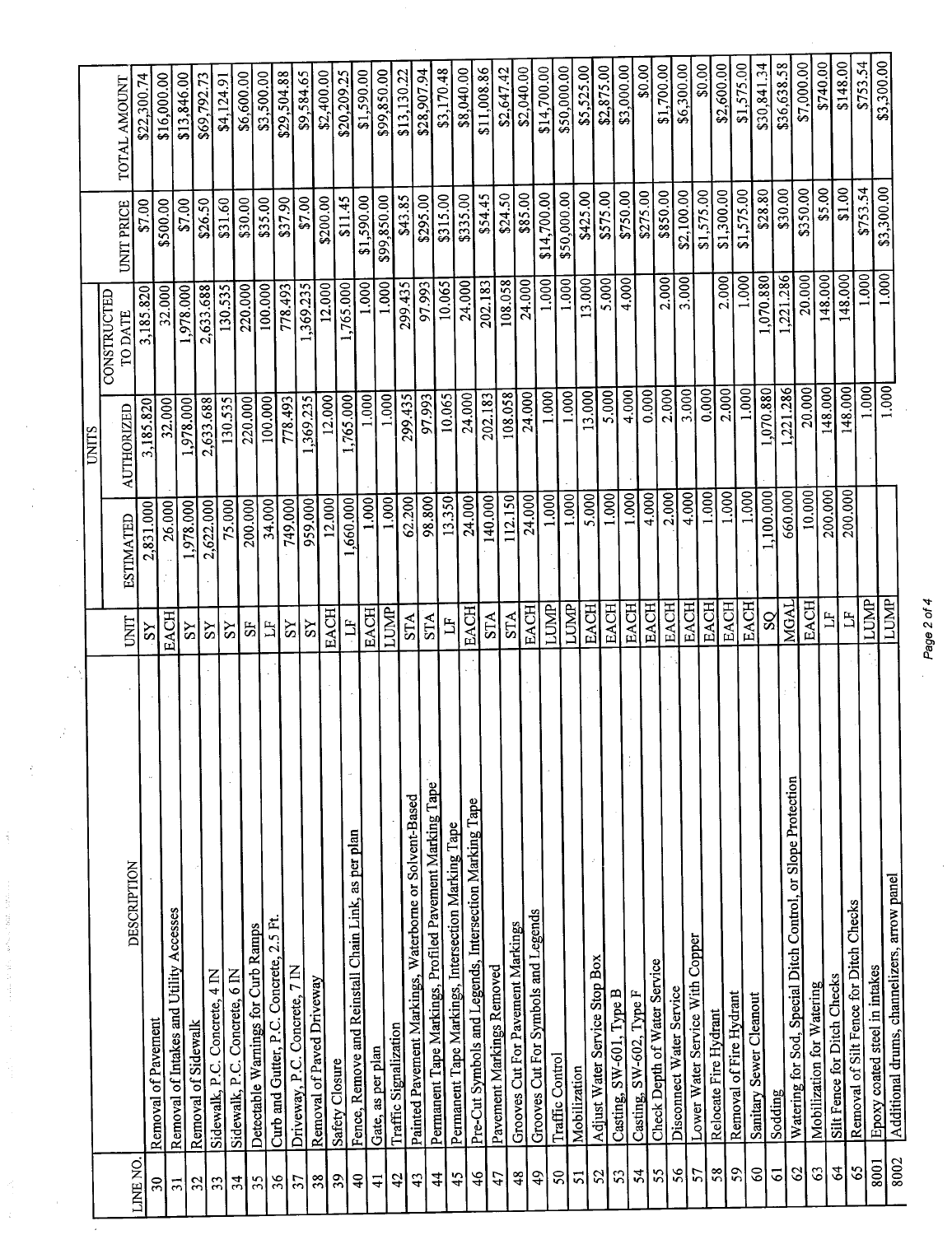|                                                  |                                                                                                                                                                                                                                                                                                                                                 |                                                           | <b>UNITS</b>                       | <b>CONSTRUCTED</b> |                                       |                                                                                                                                                                                                     |
|--------------------------------------------------|-------------------------------------------------------------------------------------------------------------------------------------------------------------------------------------------------------------------------------------------------------------------------------------------------------------------------------------------------|-----------------------------------------------------------|------------------------------------|--------------------|---------------------------------------|-----------------------------------------------------------------------------------------------------------------------------------------------------------------------------------------------------|
|                                                  |                                                                                                                                                                                                                                                                                                                                                 |                                                           |                                    |                    |                                       |                                                                                                                                                                                                     |
| <b>DESCRIPTION</b>                               | $\frac{1}{2}$                                                                                                                                                                                                                                                                                                                                   | <b>ESTIMATED</b>                                          | <b>AUTHORIZED</b>                  | TO DATE            | <b>UNIT PRICE</b>                     | TOTAL AMOUNT                                                                                                                                                                                        |
| Place "Left Turn Arrow" set of two arrows        | <b>EACH</b>                                                                                                                                                                                                                                                                                                                                     |                                                           | 27,000                             | 27.000             | \$165.00                              | \$4,455.00                                                                                                                                                                                          |
| Remove "Left Turn Arrow" set of two arrows       | <b>EACH</b>                                                                                                                                                                                                                                                                                                                                     |                                                           | 4.000                              | 4.000              | \$187.00                              | \$748.00                                                                                                                                                                                            |
| Type II Barricade for Pedestrian Path Closure    | <b>EACH</b>                                                                                                                                                                                                                                                                                                                                     |                                                           | 6.000                              | 6.000              | \$55.00                               | \$330.00                                                                                                                                                                                            |
| Signal Loop Detectors Replacement at S.W. 9th St | LUMP                                                                                                                                                                                                                                                                                                                                            |                                                           | 1.000                              | 1.000              | \$2,528.60                            | \$2,528.60                                                                                                                                                                                          |
| <b>PCC Electrical Handhole</b>                   | EACH                                                                                                                                                                                                                                                                                                                                            |                                                           | 1.000                              | 1.000              | \$935.00                              | \$935.00                                                                                                                                                                                            |
| Hydrant water valve removal at Sta. 106+40       | LUMP                                                                                                                                                                                                                                                                                                                                            |                                                           | 1.000                              | 1.000              | \$7,865.00                            | \$7,865.00                                                                                                                                                                                          |
|                                                  | EACH                                                                                                                                                                                                                                                                                                                                            |                                                           | 16.000                             | 16.000             | \$550.00                              | \$8,800.00                                                                                                                                                                                          |
| Naval Reserve Center water reconnection          | LUMP                                                                                                                                                                                                                                                                                                                                            |                                                           | 1.000                              | 1.000              | \$5,500.00                            | \$5,500.00                                                                                                                                                                                          |
| SW-402 Storm Sewer Manhole                       | <b>EACH</b>                                                                                                                                                                                                                                                                                                                                     |                                                           | 2.000                              | 2.000              | \$4,800.00                            | \$9,600.00                                                                                                                                                                                          |
| Removal of Headwall at UA-11                     | LUMP                                                                                                                                                                                                                                                                                                                                            |                                                           | 1.000                              | 1.000              | \$200.00                              | \$200.00                                                                                                                                                                                            |
|                                                  | H                                                                                                                                                                                                                                                                                                                                               |                                                           | 10.000                             | 10.000             | \$90.00                               | \$900.00                                                                                                                                                                                            |
|                                                  | EACH                                                                                                                                                                                                                                                                                                                                            |                                                           | 2.000                              | 2.000              | \$350.00                              | \$700.00                                                                                                                                                                                            |
| Sewer Plug Less Than 36"                         | <b>EACH</b>                                                                                                                                                                                                                                                                                                                                     |                                                           | 2.000                              |                    | \$175.00                              | \$350.00                                                                                                                                                                                            |
|                                                  |                                                                                                                                                                                                                                                                                                                                                 |                                                           | 1.000                              |                    | \$1,421.68                            | \$1,421.68                                                                                                                                                                                          |
|                                                  | LUMP                                                                                                                                                                                                                                                                                                                                            |                                                           | 1.000                              |                    |                                       | \$1,243.76                                                                                                                                                                                          |
|                                                  | LUMP                                                                                                                                                                                                                                                                                                                                            |                                                           | 1.000                              |                    |                                       | \$2,832.13                                                                                                                                                                                          |
|                                                  |                                                                                                                                                                                                                                                                                                                                                 |                                                           | 1.000                              |                    |                                       | \$2,433.97                                                                                                                                                                                          |
|                                                  | $\mathbf{H}$                                                                                                                                                                                                                                                                                                                                    |                                                           | 529.000                            |                    | \$4.50                                | \$2,380.50                                                                                                                                                                                          |
| Removal of intake inserts                        |                                                                                                                                                                                                                                                                                                                                                 |                                                           |                                    |                    | \$150.00                              | \$600.00                                                                                                                                                                                            |
|                                                  | <b>DAYS</b>                                                                                                                                                                                                                                                                                                                                     |                                                           | 8.000                              |                    | \$295.00                              | \$2,360.00                                                                                                                                                                                          |
|                                                  |                                                                                                                                                                                                                                                                                                                                                 |                                                           | 1.000                              |                    | \$213.00                              | \$213.00                                                                                                                                                                                            |
|                                                  |                                                                                                                                                                                                                                                                                                                                                 |                                                           |                                    |                    |                                       | \$9,464.35                                                                                                                                                                                          |
|                                                  |                                                                                                                                                                                                                                                                                                                                                 |                                                           | 5.000                              |                    | \$750.00                              | \$3,750.00                                                                                                                                                                                          |
|                                                  |                                                                                                                                                                                                                                                                                                                                                 |                                                           |                                    |                    | \$525.00                              | \$525.00                                                                                                                                                                                            |
|                                                  | 21                                                                                                                                                                                                                                                                                                                                              |                                                           |                                    |                    | \$1,033.84                            | \$1,033.84                                                                                                                                                                                          |
|                                                  |                                                                                                                                                                                                                                                                                                                                                 |                                                           |                                    |                    |                                       |                                                                                                                                                                                                     |
|                                                  |                                                                                                                                                                                                                                                                                                                                                 |                                                           |                                    |                    |                                       |                                                                                                                                                                                                     |
|                                                  |                                                                                                                                                                                                                                                                                                                                                 |                                                           |                                    |                    |                                       |                                                                                                                                                                                                     |
|                                                  |                                                                                                                                                                                                                                                                                                                                                 |                                                           |                                    |                    |                                       |                                                                                                                                                                                                     |
|                                                  |                                                                                                                                                                                                                                                                                                                                                 |                                                           |                                    |                    |                                       |                                                                                                                                                                                                     |
|                                                  |                                                                                                                                                                                                                                                                                                                                                 |                                                           |                                    |                    |                                       |                                                                                                                                                                                                     |
|                                                  |                                                                                                                                                                                                                                                                                                                                                 |                                                           |                                    |                    |                                       |                                                                                                                                                                                                     |
|                                                  |                                                                                                                                                                                                                                                                                                                                                 |                                                           |                                    |                    |                                       |                                                                                                                                                                                                     |
|                                                  |                                                                                                                                                                                                                                                                                                                                                 |                                                           |                                    |                    |                                       |                                                                                                                                                                                                     |
|                                                  |                                                                                                                                                                                                                                                                                                                                                 |                                                           |                                    |                    |                                       |                                                                                                                                                                                                     |
|                                                  |                                                                                                                                                                                                                                                                                                                                                 |                                                           |                                    |                    |                                       |                                                                                                                                                                                                     |
|                                                  |                                                                                                                                                                                                                                                                                                                                                 |                                                           |                                    |                    |                                       |                                                                                                                                                                                                     |
|                                                  |                                                                                                                                                                                                                                                                                                                                                 |                                                           |                                    |                    |                                       |                                                                                                                                                                                                     |
|                                                  |                                                                                                                                                                                                                                                                                                                                                 |                                                           |                                    |                    |                                       |                                                                                                                                                                                                     |
|                                                  |                                                                                                                                                                                                                                                                                                                                                 |                                                           |                                    |                    |                                       |                                                                                                                                                                                                     |
|                                                  | Schedule)<br>Payment Adjustment Incentive for PCC Pavement Thickness (By<br>Signal Loop Detectors Replacement at S.E. 5th St.<br>Complete Detectors Replacement at S.W. 9th St.<br>New water service at E. 400 Army Post Road<br>New water service at E. 332 Army Post Road<br>SW-401 Storm Sewer Manhole Section<br>Manhole Invert Replacement | EACH<br><b>EACH</b><br><b>EACH</b><br><b>LUMP</b><br>LUMP | Page 3 of 4<br><b>EACH</b><br>EACH |                    | 1.000<br>1.000<br>4.000<br>$-0.12682$ | \$9,345.83<br>$\sqrt{$1,243.76}$<br>\$2,832.13<br>\$2,433.97<br>1.000<br>1.000<br>4.000<br>1.000<br>5.000<br>529.000<br>8.000<br>1.012682<br>$\overline{1.000}$<br>1.000<br>1.000<br>2.000<br>1.000 |

 $5A$